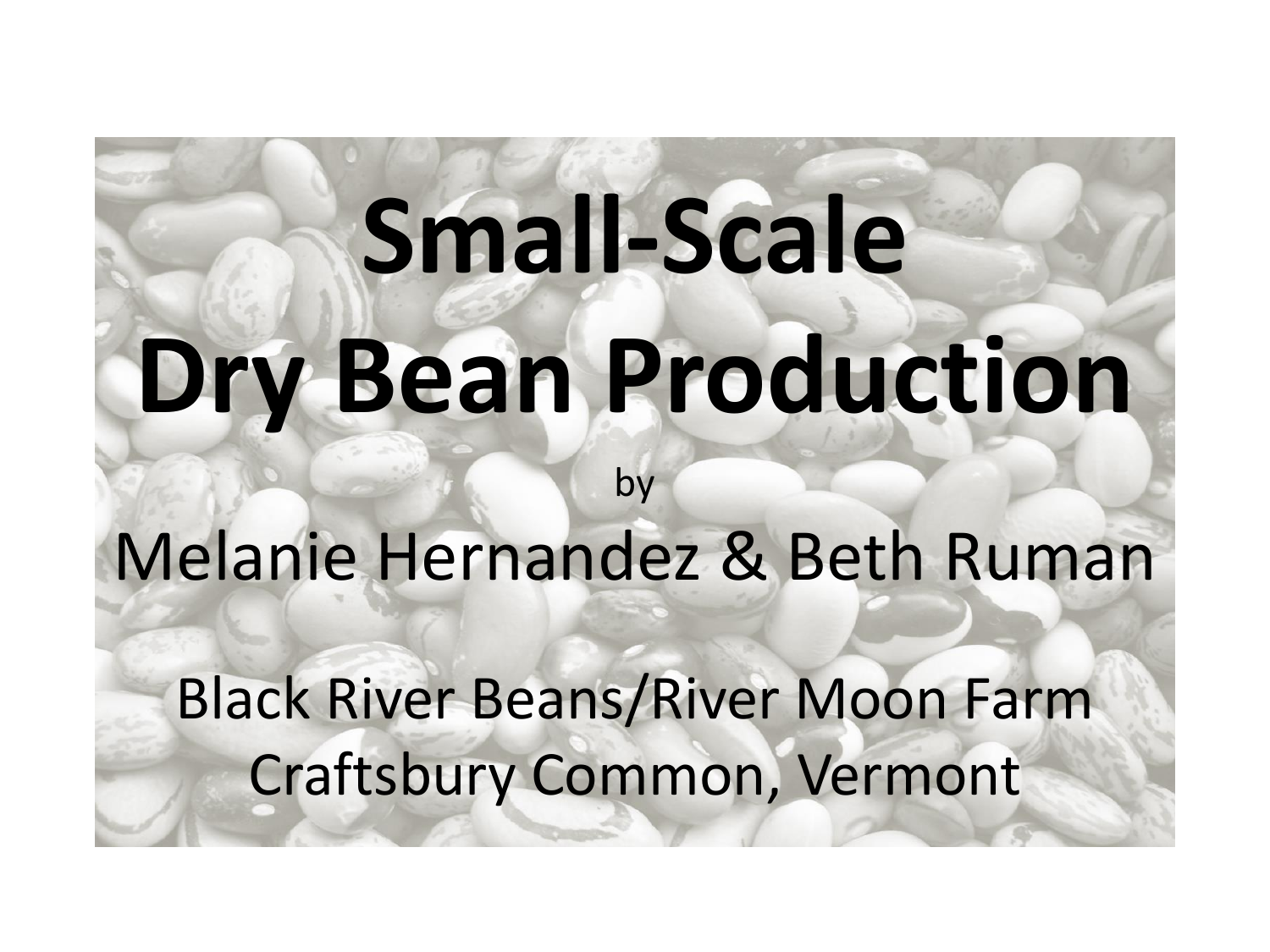

**From an account on Abenaki agriculture along the Saco River in Maine:**

### **"Amongst this corn, they plant in each hillock, Brazillian beans which come up of different colors."**

– *French explorer Samuel Champlain in Les Voyages de Sieur de Champlain, 1613*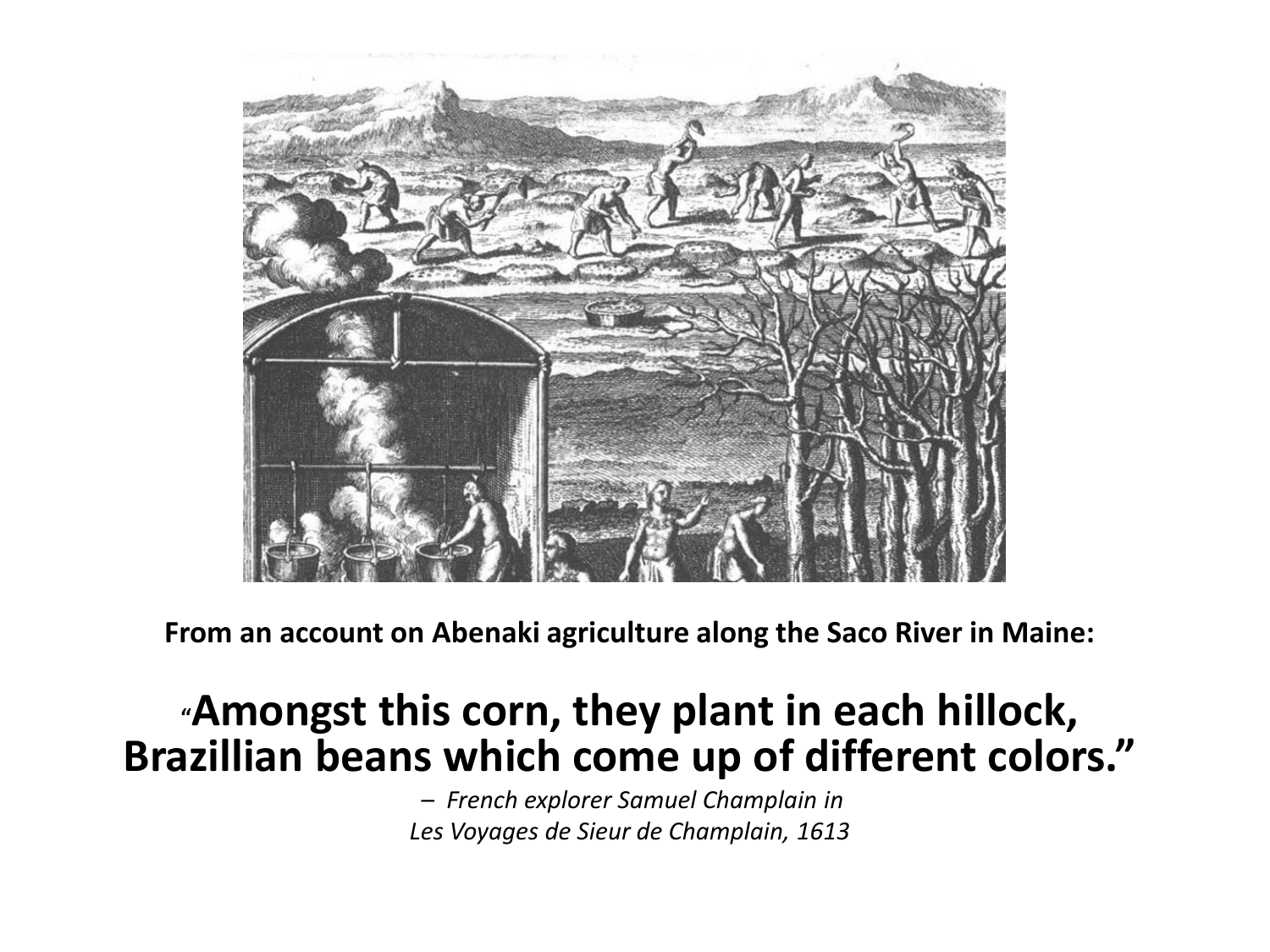### **General Planting Guidelines**



- Plant in Well-Drained Soil
- Soil Temperature (50 deg. +) Generally Early – Mid June
- Good, Clean Seed
- Planting Depth =  $1\frac{1}{2}$  2 in.
- 4-6 Seeds per Foot
- Varying Models on Row Spacing from 15-30 in. Equipment and Cultivation Methods can drive the spacing decision.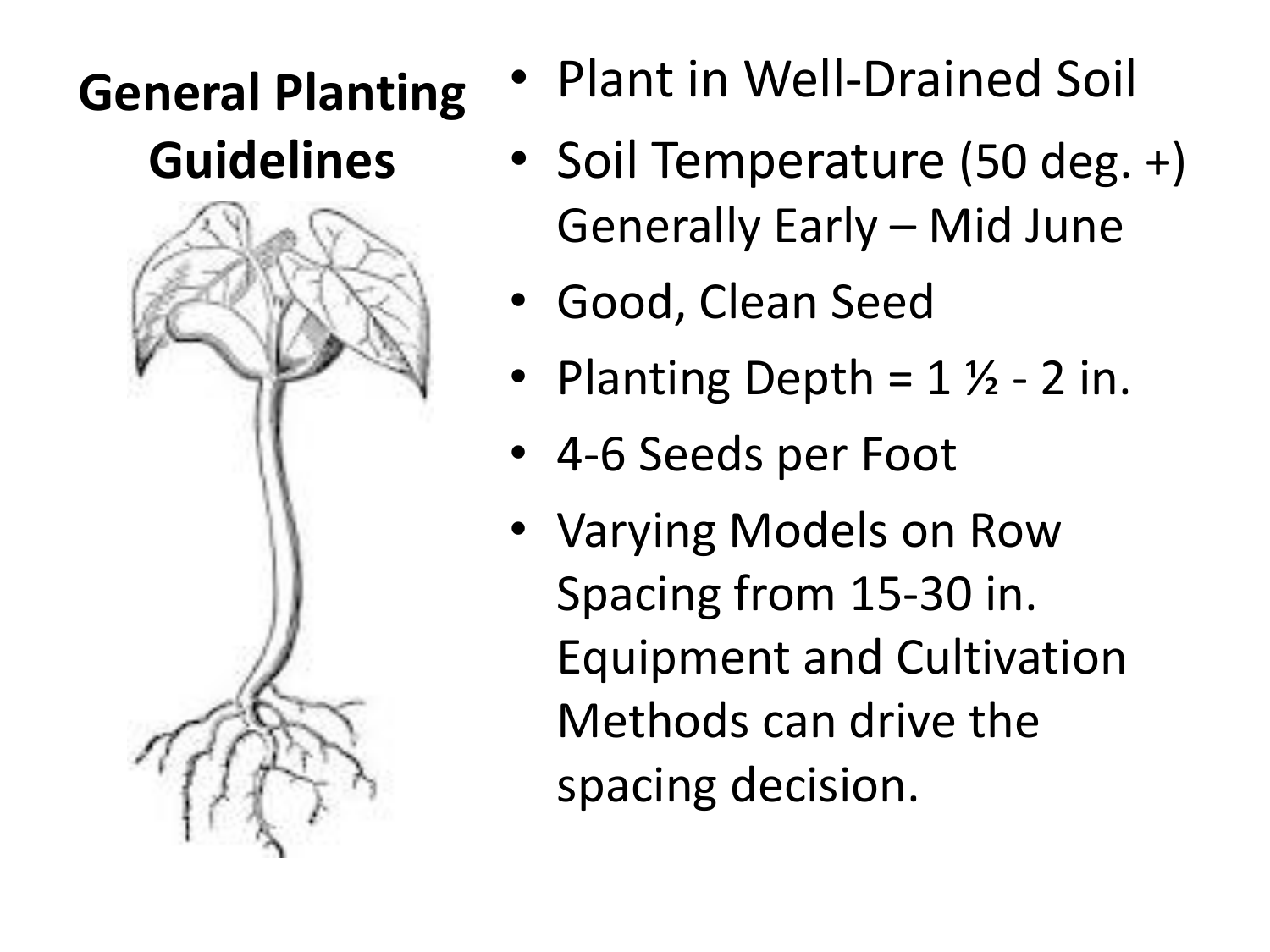## Bean Varieties Grown in Vermont

- Black Turtle
- Vt. Cranberry
- Jacob's Cattle
- Yellow-Eye
- Soldier
- Marfax
- Cannellini
- Calypso
- Pinto
- Kidney
- Small Red
- Hutterite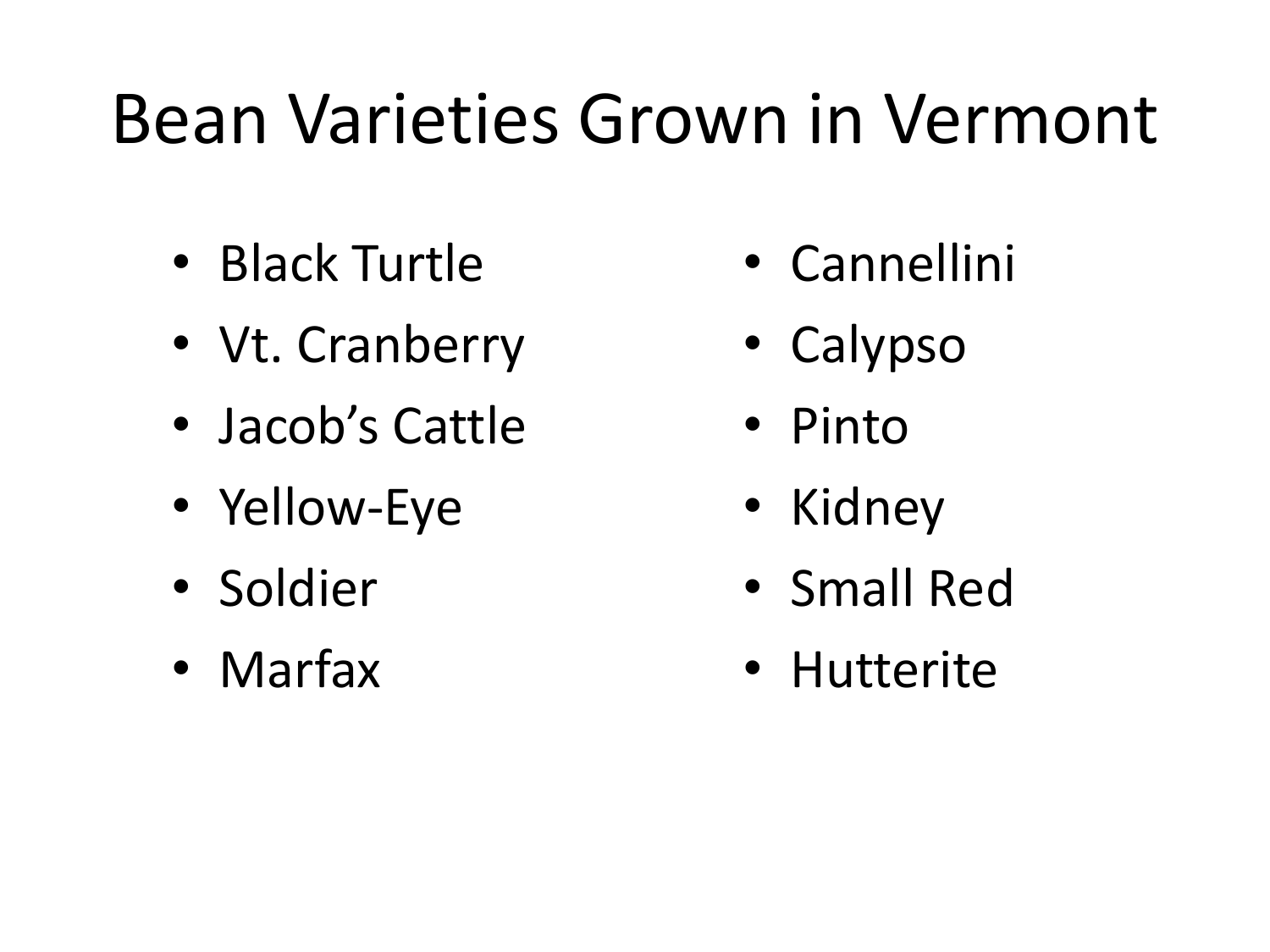### **Fertility**



- Beans, like all legumes, are Nitrogen-Fixers but…..
	- Soil deficient in nitrogen-fixing bacteria will limit plant's ability to convert N for growth
	- 20-50% of N used by plant is supplied by nitrogen-fixing nodules on plant's roots
	- Nitrogen fixation from nodules does not contribute to plant's N needs until 3-4 weeks

### • SO THE REST OF THE NITROGEN COMES FROM ADDED FERTILITY SOURCES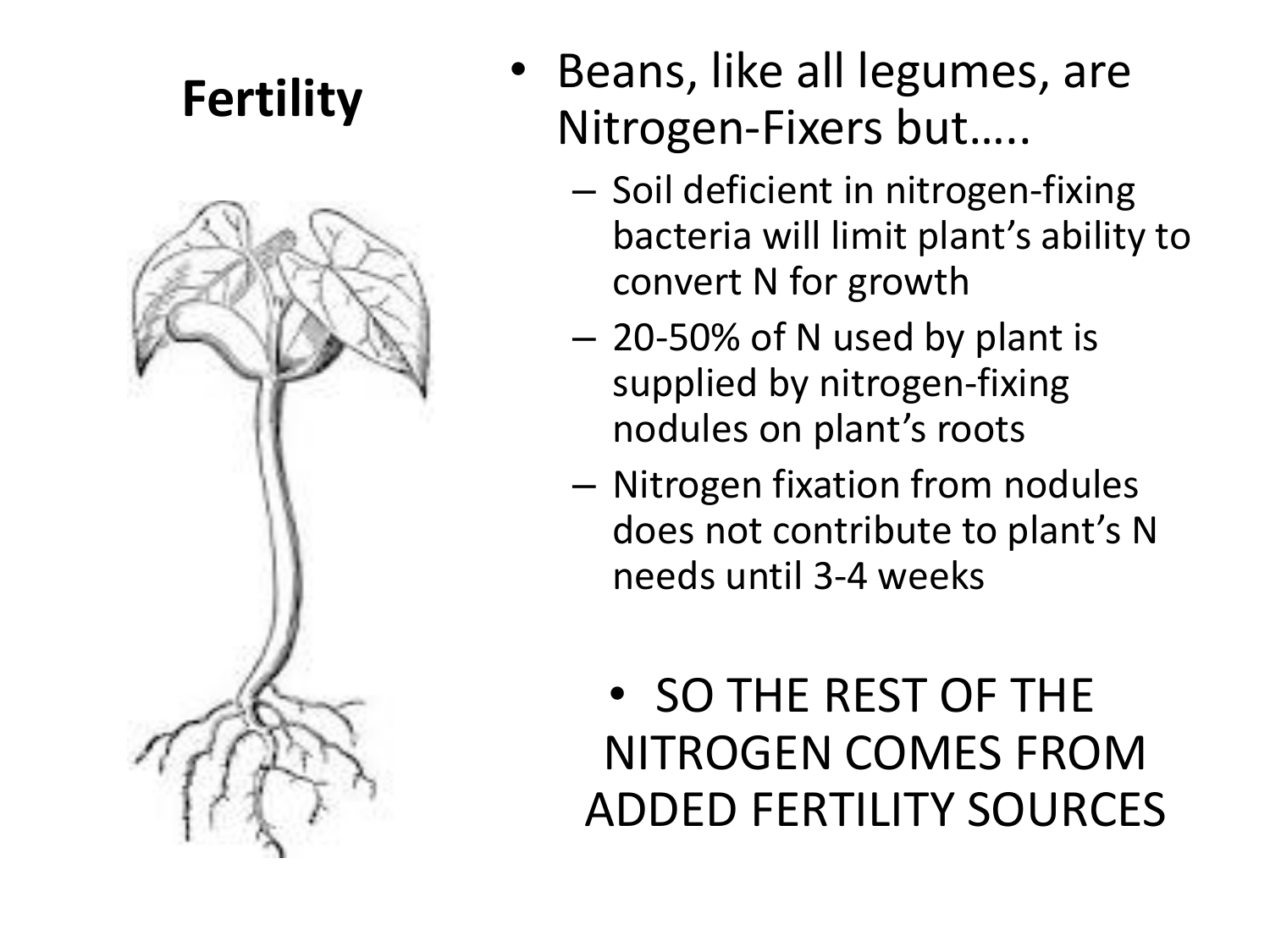

**Starter Fertilizer** In organic production:

Manures and other slow-release nutrient materials provide added fertility

3-5 Tons per Acre

Consider using a small amount of organic starter fertilizer during planting

- 15 LB/Acre N
- Equal to 300 Lbs of 5-4-3 /Acre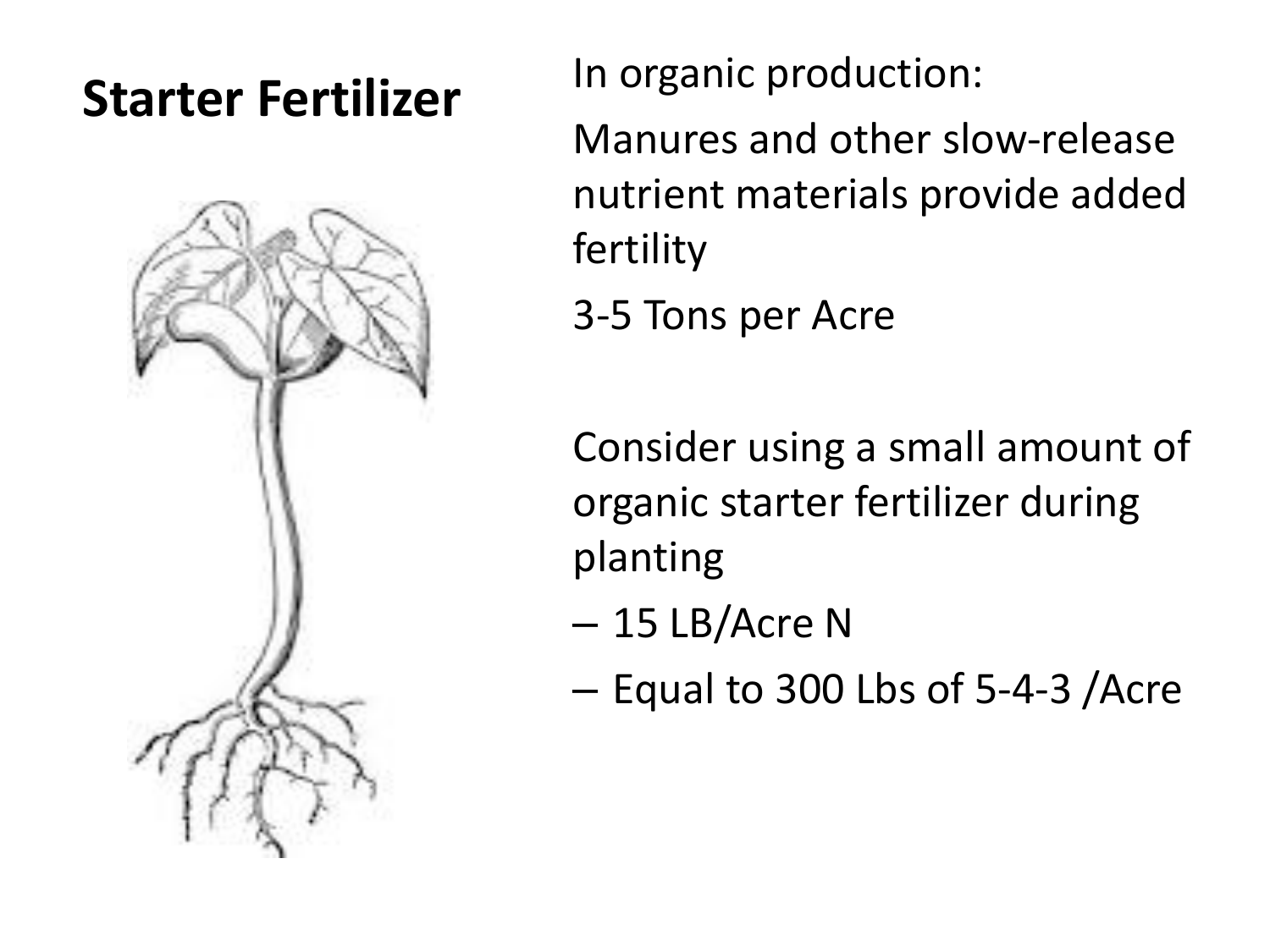

**Innoculants** Powdered Innoculants the most common form. *Rhizobium phaseoli* Brush sweep can knock off powdery innoculum.



– Slurry sticky solution with 10% Honey, Agave or table sugar and water.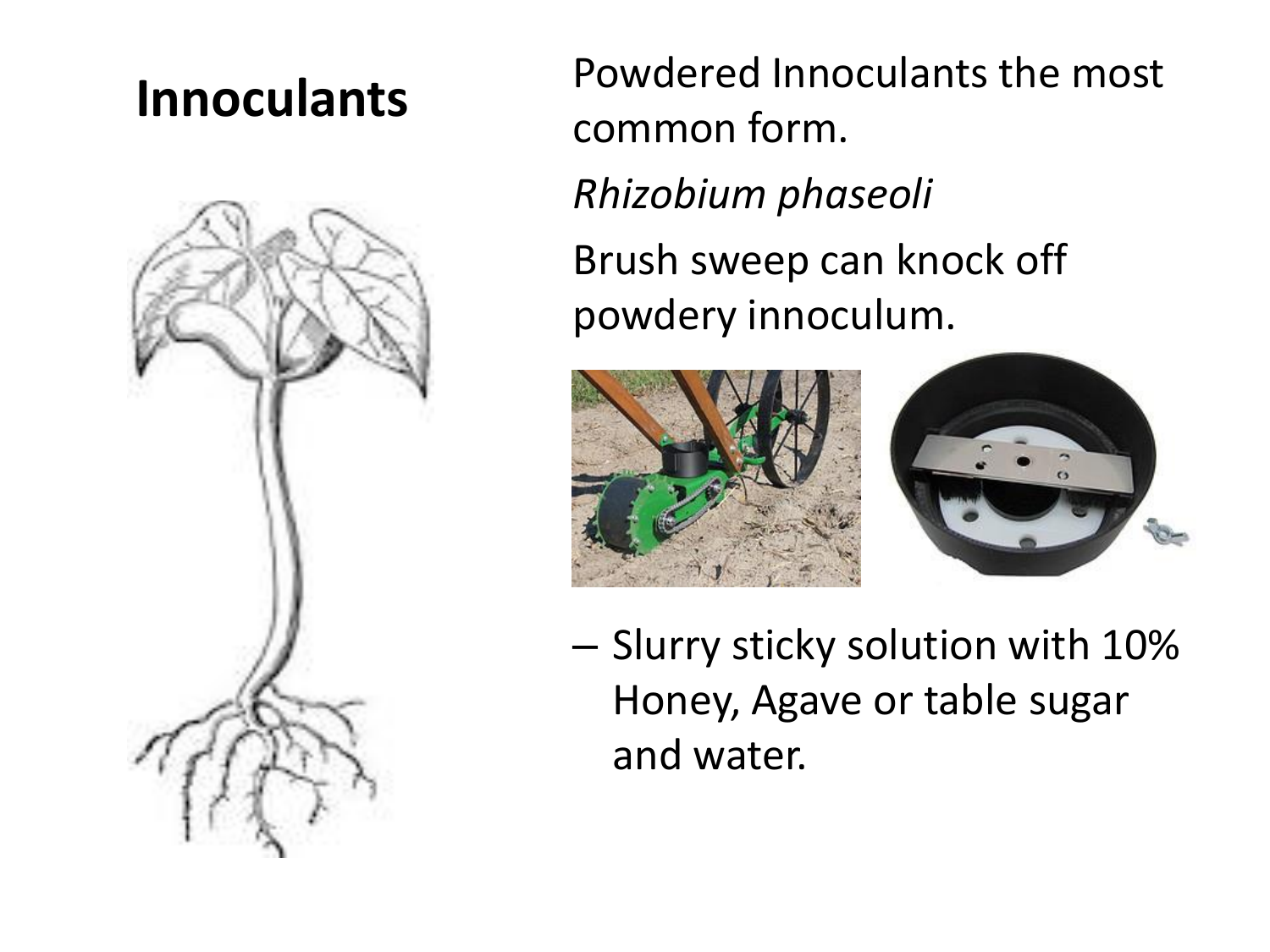

### **OUR FIRST BEANS !**

ALSO, OUR FIRST WEEDS!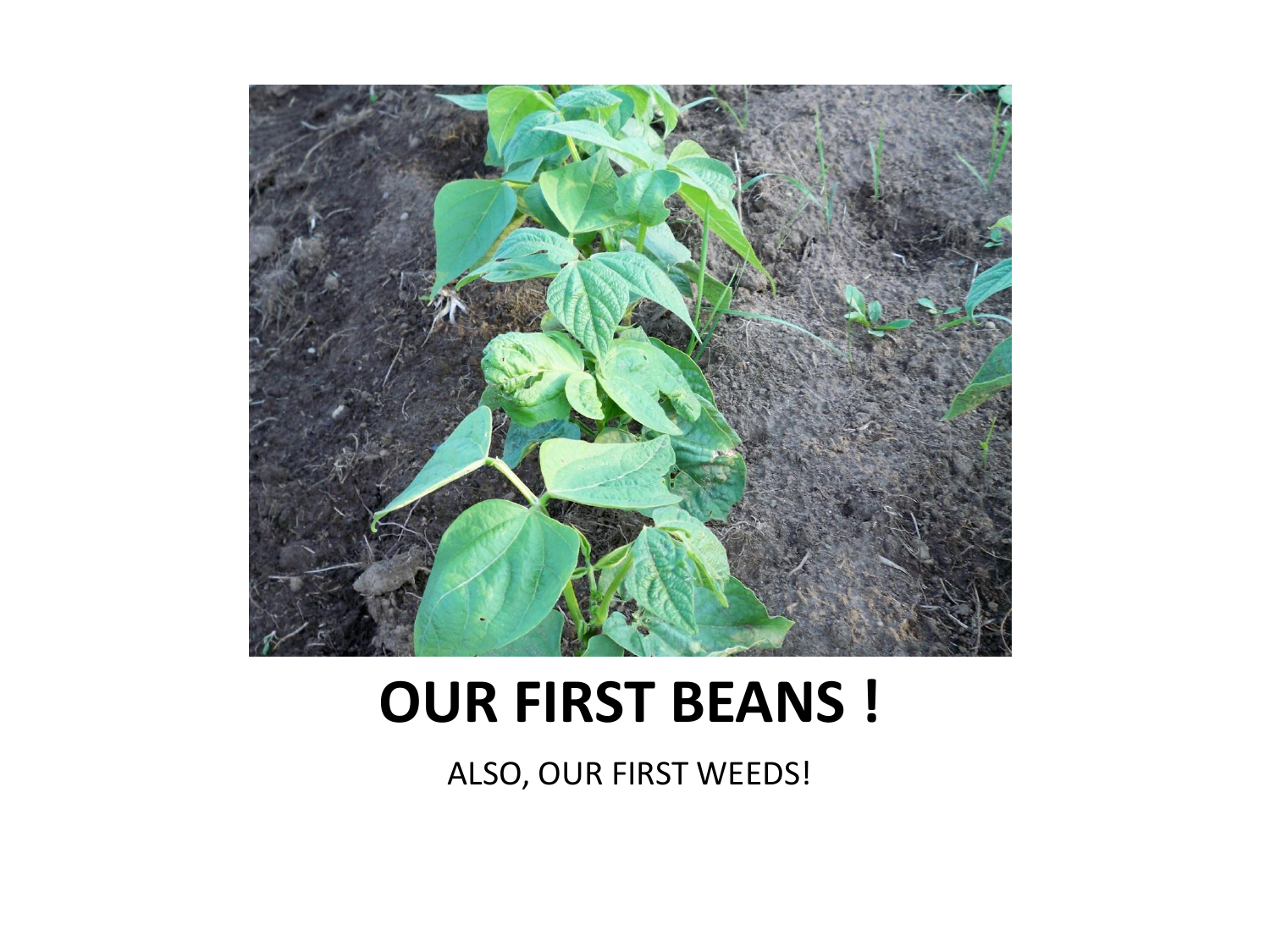### **Integrated Weed Management**



- **Weed Management before Planting** – shallow bed tillage 1-2" to temporarily control annual weeds and leave surface dry to slow down weed seed germination
- **Weed Management after Planting**  – At the third to fourth trifoliate leaf stage, cultivate with sweeps, knives, or rolling cultivators
- **Dry bean cultivar and row spacing** are important factors in determining the amount of late-season weed pressure. Goal is to close the canopy while still allowing for good air circulation to dry leaves.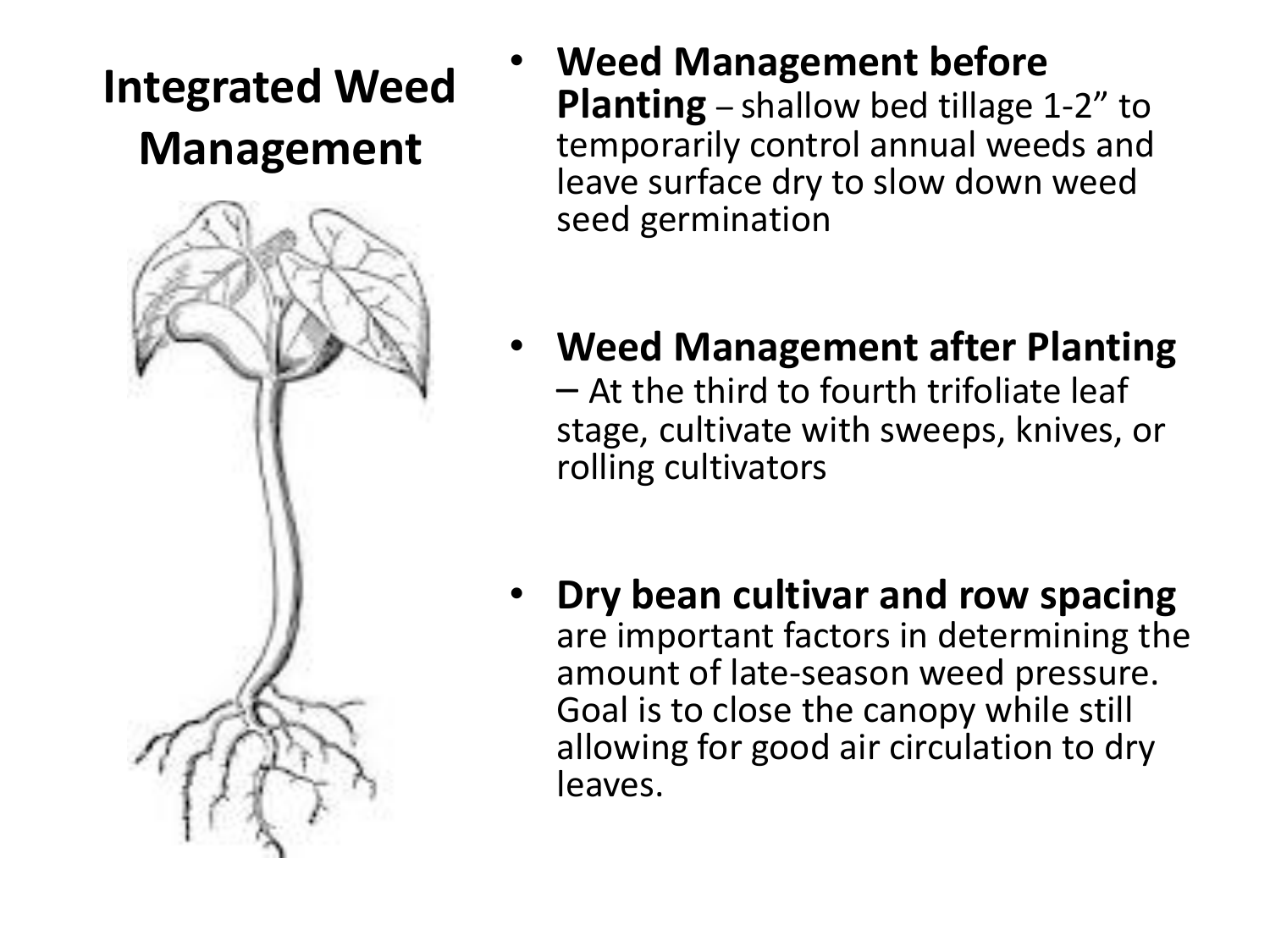## Closing the Canopy

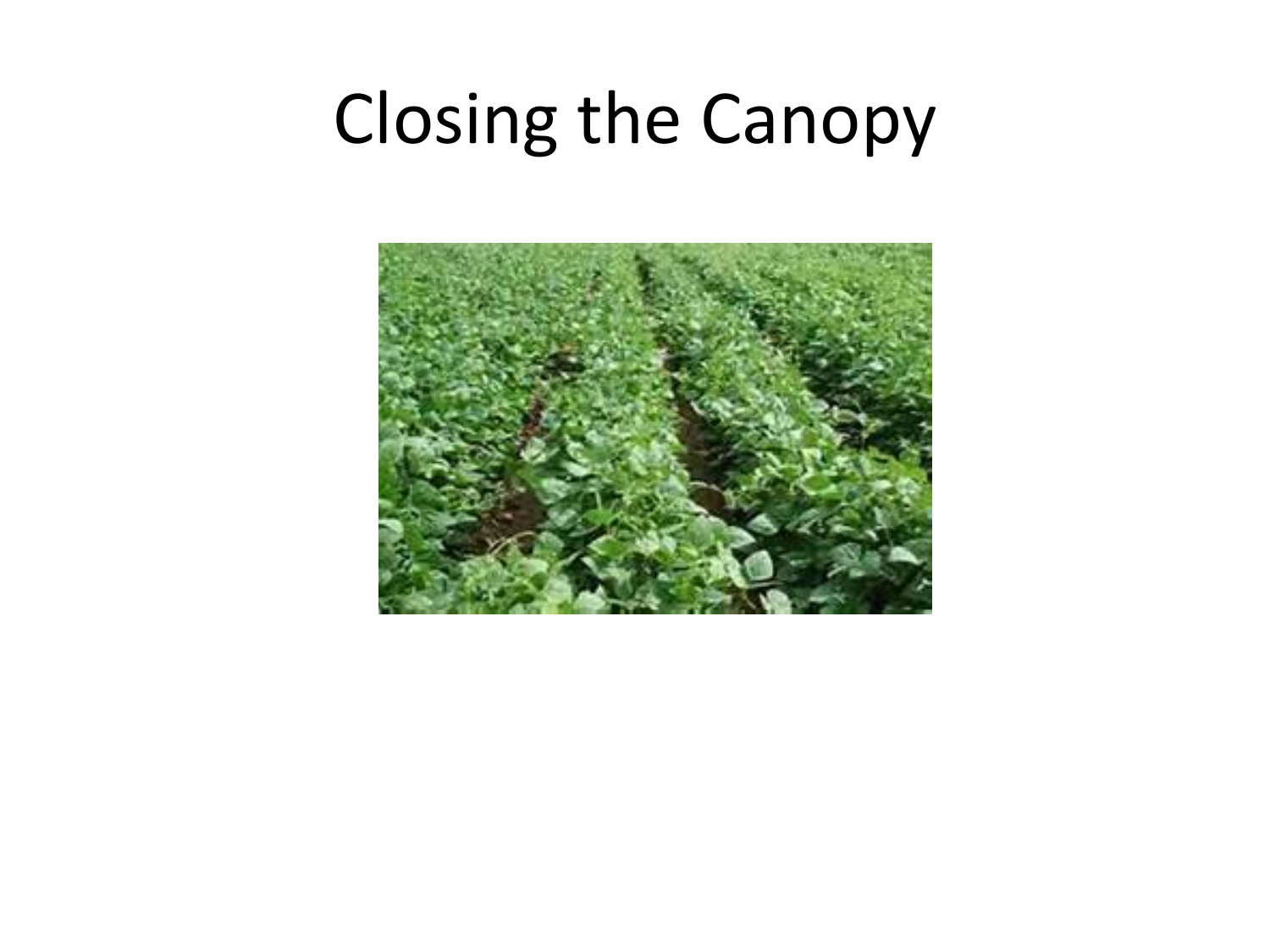### **Major Bean Diseases for NE**



#### **Cool, Wet Weather Diseases (70 deg)**

- Halo Blight *(Pseudomonas phaseolicola)*
- Anthracnose
- White Mold

#### **Warm Wet Weather Diseases (80 deg)**

- Common Bean Blight *(Xanthomonas spp.)*
- Fuscous Blight
- Bacterial brown spot, caused by *Pseudomonas syringae* pv. *syringae*, common bacterial blight
- Excellent Reference: Handbook of Bean Diseases by D.J. Hagedorn, D. A. lnglis

http://learningstore.uwex.edu/assets/pdfs/A33 74.PDF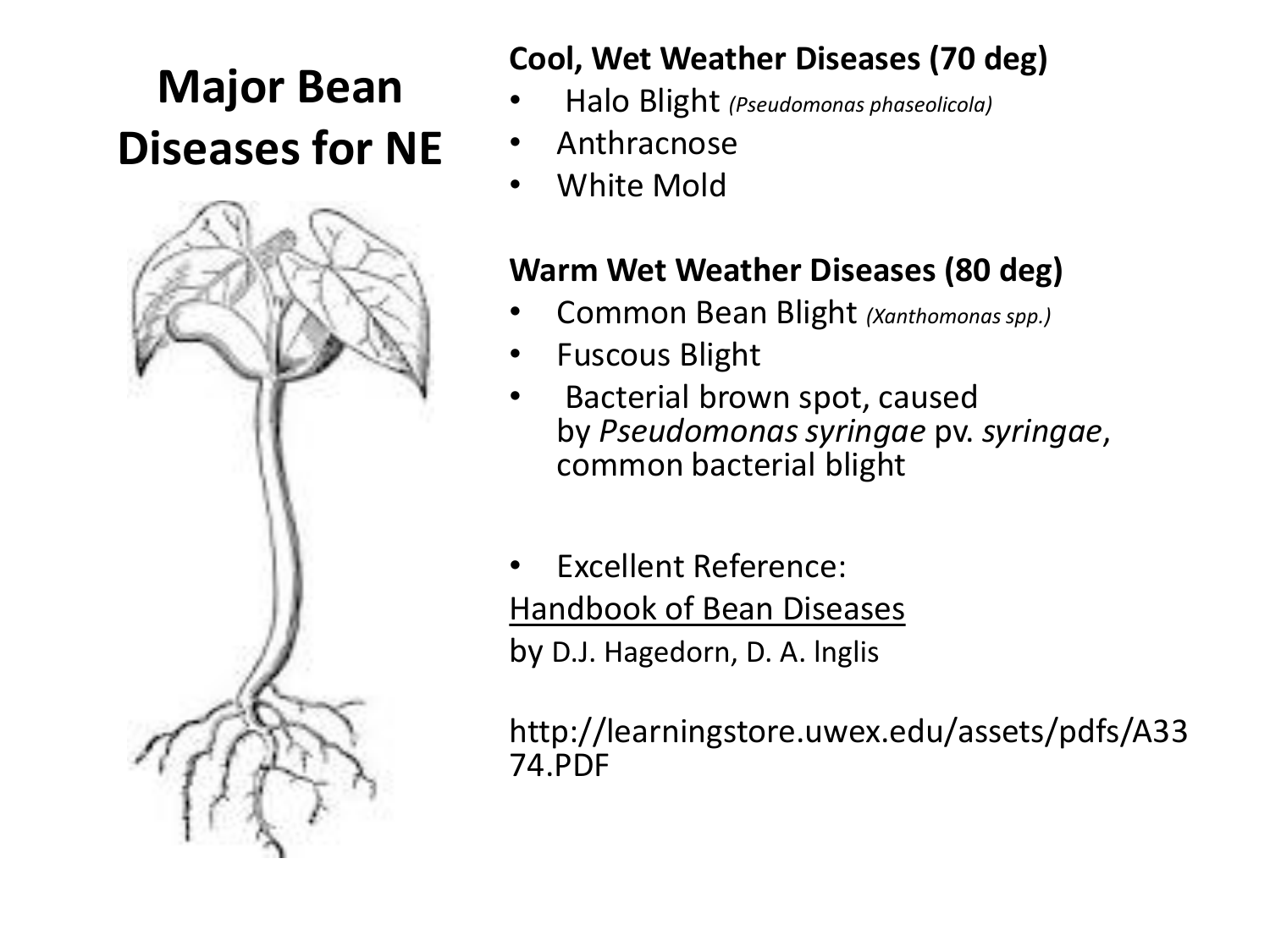#### **Harvest can begin when:**

### **Harvesting**



- Harvest when plants are dry and mature
- Maturity = some of the pods are brown & majority of pods are yellow ~80%
- Do not over dry as bean pods can shatter
- Seed Moisture around 15-18% at harvest (varietal specific)
- Mechanization & Small-Scale Growers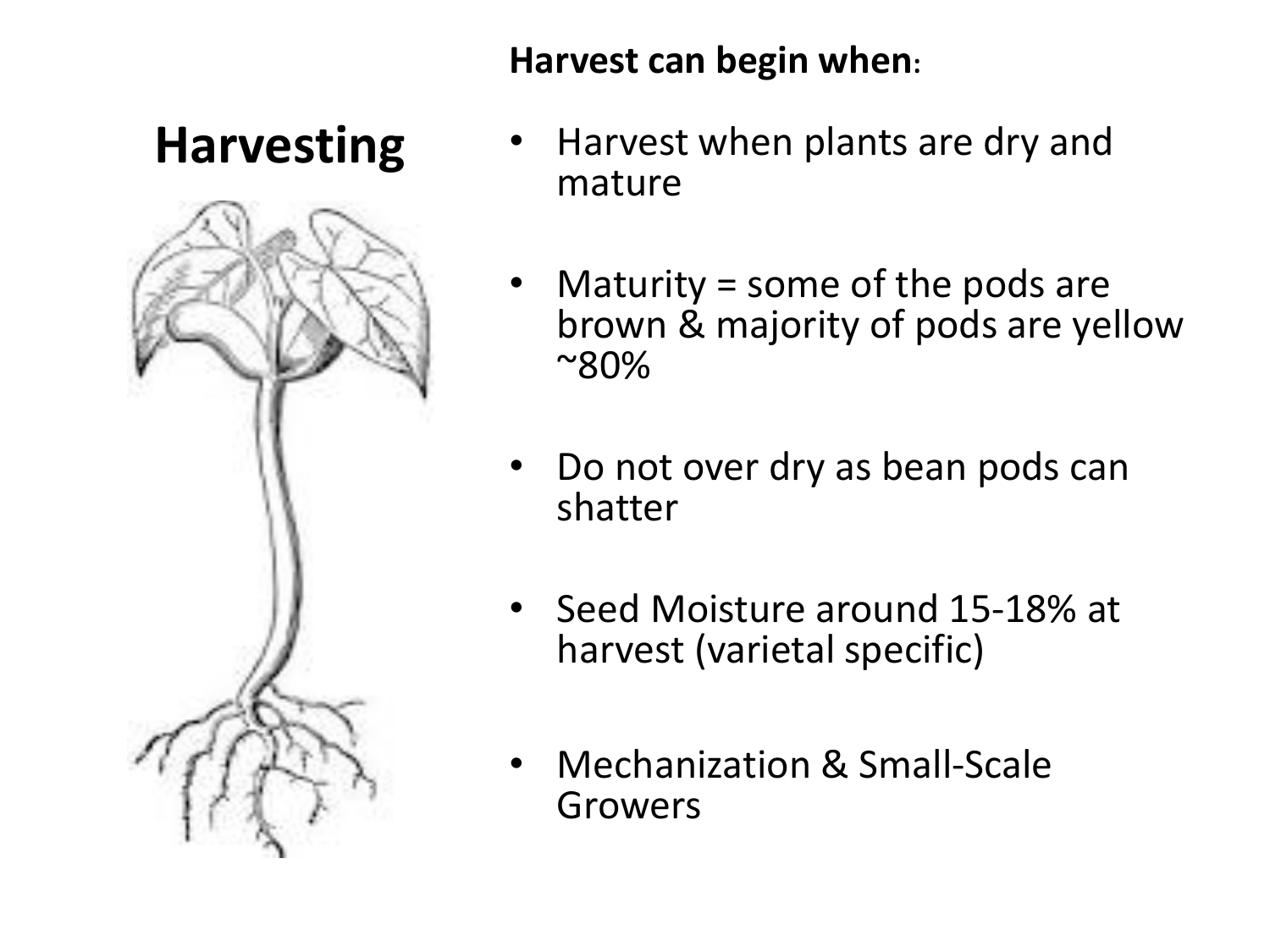**Affordable Threshing Machines…in China, Korea, India but not in US**









**Can this happen here??**